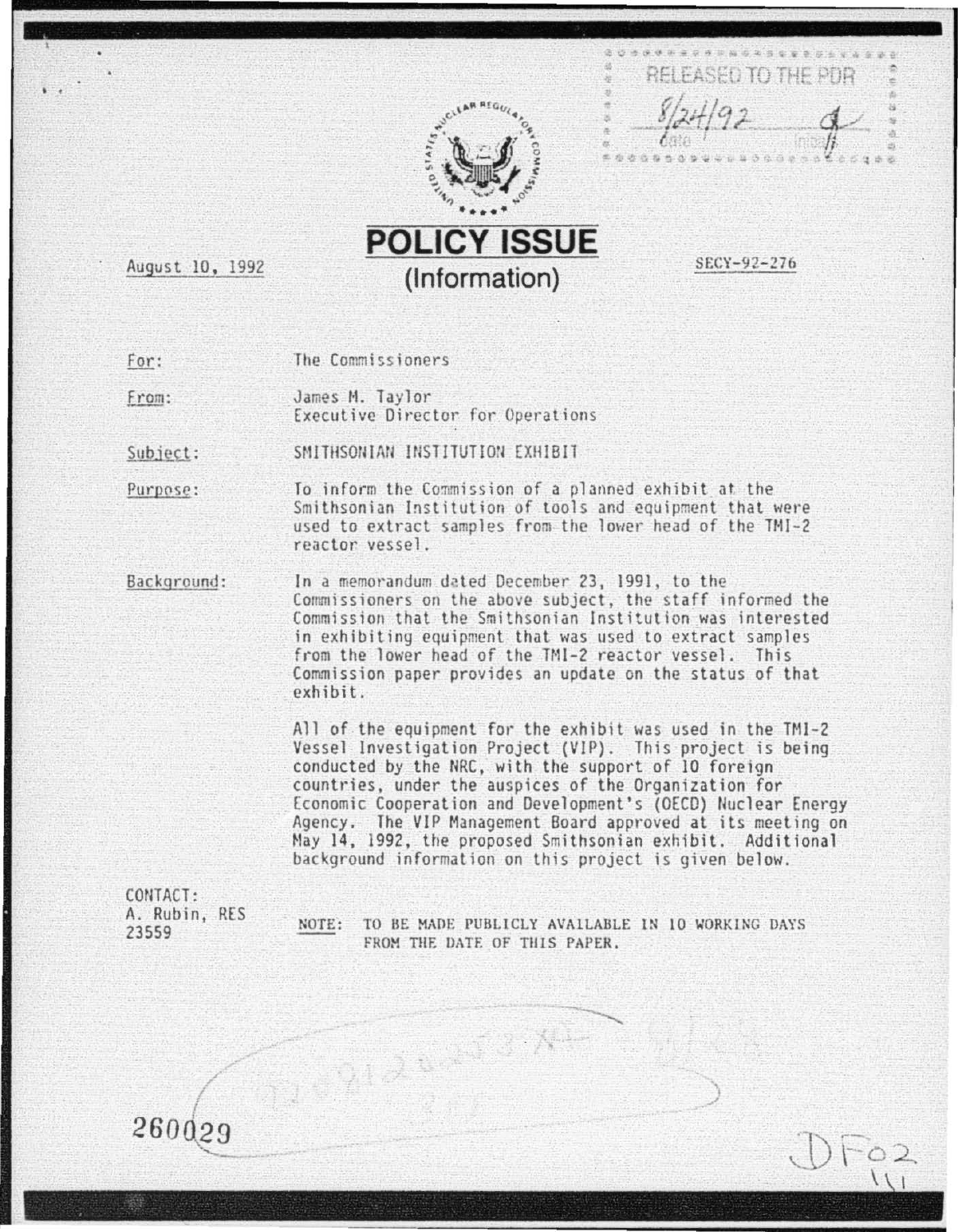The objectives of the VIP are to (1) investigate the condition and properties of materials extracted from the lower head of the TMI-2 reactor pressure vessel, (2) determine the extent of damage to the lower head by chemical and thermal attack, and (3) determine the margin of structural integrity that remained in the pressure vessel.

Under the VIP program, 15 reactor vessel steel specimens, 14 incore nozzles, and 2 incore guide tubes were successfully extracted from the lower head over a 30-day period ending March 1, 1990. The vessel steel samples then were decontaminated, sectioned, and distributed to ANL, INEL and seven other participating countries for mechanical and metallographic examinations. Also, the nozzles and quide tubes were cut and distributed for examination to ANL, INEL, and the CEA in Saclay, France.

Results of the TMI-2 lower head examinations will be used to perform scoping analyses of potential reactor vessel failure modes, such as penetration tube failures and global or local failure of the reactor vessel lower head. More detailed analyses of the most likely failure mechanisms will be performed to estimate the margin-to-failure of the lower head. A final project report, integrating the results of all the sample examinations and analyses, will be issued at the completion of this program in June 1993.

Discussion:

On July 30, 1992, members of the staff met at MPR Associates, Inc., offices in Washington, DC, with Smithsonian Institution officials responsible for approving and designing the TMI-2 extraction tool exhibit. The purposes of this meeting were to see the refurbished cutting head and to provide the Smithsonian staff with additional background information on the TM1-2 Vessel Investigation Project. All the participants in the meeting were very favorably disposed toward this exhibit. Although the final design details of the exhibit have not been settled, the staff has completed the necessary steps to release the property to the Smithsonian. The staff will also provide technical summary material on the VIP for the Smithsonian's use. There are no costs to the VIP or the NRC for this exhibit.

The TMI-2 extraction tool exhibit will be included in a section on Nuclear Science that is planned as part of a major permanent exhibit on Science in American Life at the Smithsonian's National Museum of American History. Equipment for this exhibit may include the spare cutting tool and articulating arm, practice cutting samples, a cut